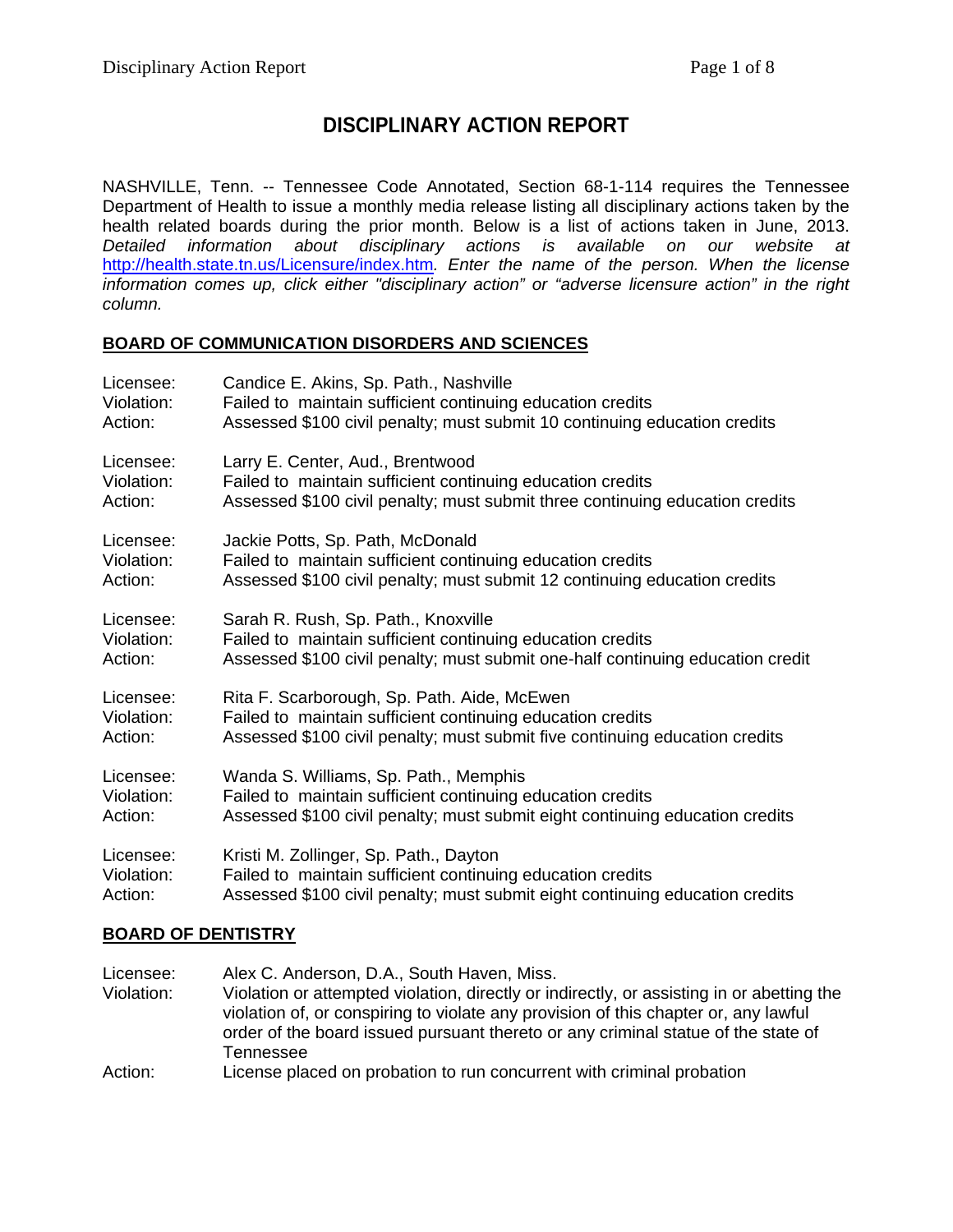| Licensee:                          | Shakia Blackmun, D.A., Antioch                                                                                                                                                                                                                                                                                                                                                                    |
|------------------------------------|---------------------------------------------------------------------------------------------------------------------------------------------------------------------------------------------------------------------------------------------------------------------------------------------------------------------------------------------------------------------------------------------------|
| Violation:                         | Exposed radiographs without proper certification                                                                                                                                                                                                                                                                                                                                                  |
| Action:                            | Assessed \$450 civil penalty                                                                                                                                                                                                                                                                                                                                                                      |
| Licensee:                          | Rhonda L. Jocsing, D.A., Chattanooga                                                                                                                                                                                                                                                                                                                                                              |
| Violation:                         | Exposed radiographs without proper certification                                                                                                                                                                                                                                                                                                                                                  |
| Action:                            | Assessed \$1,000 civil penalty                                                                                                                                                                                                                                                                                                                                                                    |
| Licensee:<br>Violation:<br>Action: | Brittany L. Junious, D.A., Memphis<br>Violation or attempted violation, directly or indirectly, or assisting in or abetting the<br>violation of, or conspiring to violate any provision of this chapter or, any lawful<br>order of the board issued pursuant thereto or any criminal statue of the state of<br>Tennessee<br>License placed on probation to run concurrent with criminal probation |
| Licensee:                          | Jessica L. Paris, D.A., Ringgold, Ga.                                                                                                                                                                                                                                                                                                                                                             |
| Violation:                         | Exposed radiographs without proper certification                                                                                                                                                                                                                                                                                                                                                  |
| Action:                            | Assessed \$450 civil penalty                                                                                                                                                                                                                                                                                                                                                                      |
| Licensee:                          | Derrick Reid, D.D.S., Antioch                                                                                                                                                                                                                                                                                                                                                                     |
| Violation:                         | Failed to pay child support                                                                                                                                                                                                                                                                                                                                                                       |
| Action:                            | License suspended                                                                                                                                                                                                                                                                                                                                                                                 |

# **BOARD EMERGENCY MEDICAL SERVICES**

| Licensee:  | Amy D. Adams, EMT-IV, Camden              |
|------------|-------------------------------------------|
| Violation: | Failed to pay student loan                |
| Action:    | License suspended                         |
| Licensee:  | David W. Adams, EMT-IV, Cleveland         |
| Violation: | Failed to pay student loan                |
| Action:    | License suspended                         |
| Licensee:  | Ryan C. Angel, EMT-IV, Pikeville          |
| Violation: | Failed to pay student loan                |
| Action:    | License suspended                         |
| Licensee:  | Keith E. Bruce, EMT-IV, Jellico           |
| Violation: | Failed to pay student loan                |
| Action:    | License suspended                         |
| Licensee:  | Danny J. Cannon, EMT-IV, Gleason          |
| Violation: | Failed to pay child support               |
| Action:    | License suspended                         |
| Licensee:  | Glenn E. Covington, EMT-P, New Tazewell   |
| Violation: | Failed to pay student loan                |
| Action:    | License suspended                         |
| Licensee:  | Cleveland D. Elliot, Jr., EMT-IV, Memphis |
| Violation: | Failed to pay child support               |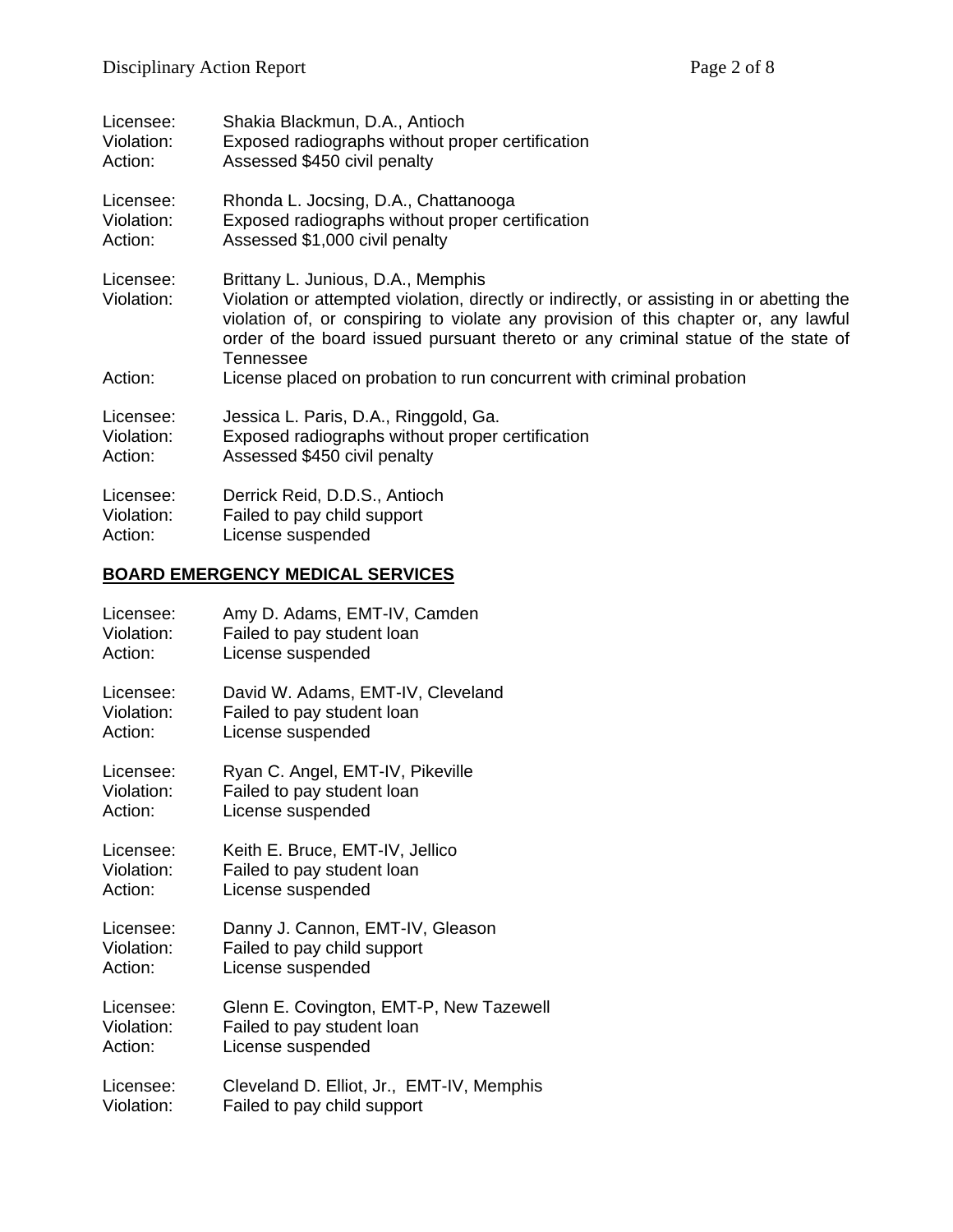| Action:                            | License suspended                                                                                                                                                                                                                                                                                                                                                                                                                                                                                                                   |  |
|------------------------------------|-------------------------------------------------------------------------------------------------------------------------------------------------------------------------------------------------------------------------------------------------------------------------------------------------------------------------------------------------------------------------------------------------------------------------------------------------------------------------------------------------------------------------------------|--|
| Licensee:<br>Violation:<br>Action: | Darrell A. Foust, EMT-P, Dandridge<br>Violation or attempted violation or assisting in or abetting the violation of or<br>conspiring to violate any criminal statute of any state or Canadian province, or of<br>the United States or Canada which involves moral turpitude or reflects upon the<br>person's ability to fulfill such person's responsibilities under this part<br>License placed on probation for one year; must meet certain terms and conditions                                                                  |  |
|                                    |                                                                                                                                                                                                                                                                                                                                                                                                                                                                                                                                     |  |
| Licensee:<br>Violation:<br>Action: | Talon J. French, EMT-IV, Memphis<br>Failed to pay child support<br>License suspended                                                                                                                                                                                                                                                                                                                                                                                                                                                |  |
| Licensee:<br>Violation:            | Tina M. Hawes, EMT-P, Church Hill<br>Abandoning or neglecting a patient requiring emergency care, following<br>assumption of duty                                                                                                                                                                                                                                                                                                                                                                                                   |  |
| Action:                            | License reprimanded                                                                                                                                                                                                                                                                                                                                                                                                                                                                                                                 |  |
| Licensee:<br>Violation:            | Mark A. Holt, EMT-P, Kingsport<br>Abandoning or neglecting a patient requiring emergency care, following<br>assumption of duty                                                                                                                                                                                                                                                                                                                                                                                                      |  |
| Action:                            | License reprimanded                                                                                                                                                                                                                                                                                                                                                                                                                                                                                                                 |  |
| Licensee:<br>Violation:<br>Action: | Markus B. Hornsby, EMT-IV, Clarksville<br>Failed to pay child support<br>License suspended                                                                                                                                                                                                                                                                                                                                                                                                                                          |  |
| Licensee:<br>Violation:<br>Action: | Richard C. Kreager, EMT-IV, Clarksville<br>Failed to pay child support<br>License suspended                                                                                                                                                                                                                                                                                                                                                                                                                                         |  |
| Licensee:<br>Violation:<br>Action: | Carl. M. Louis, EMT-IV, Memphis<br>Failed to pay child support<br>License suspended                                                                                                                                                                                                                                                                                                                                                                                                                                                 |  |
| Licensee:<br>Violation:<br>Action: | Jesse D. McFall, EMT-IV, Iron-City<br>Failed to pay student loan<br>License suspended                                                                                                                                                                                                                                                                                                                                                                                                                                               |  |
| Licensee:<br>Violation:<br>Action: | Lakisha S. Morgan, EMT-IV, Bartlett<br>Failed to pay student loan<br>License suspended                                                                                                                                                                                                                                                                                                                                                                                                                                              |  |
| Licensee:<br>Violation:<br>Action: | Steven Payton, EMT, Memphis<br>Violation or attempted violation or assisting in or abetting the violation of or<br>conspiring to violate any provision of this part; habitual intoxication or personal<br>misuse of any drugs or the use of intoxicating liquors, narcotics, controlled<br>substances or other drugs or stimulants in such manner as to adversely affect the<br>delivery, performance or activities in the care of the patients requiring medical care<br>License suspended; must meet certain terms and conditions |  |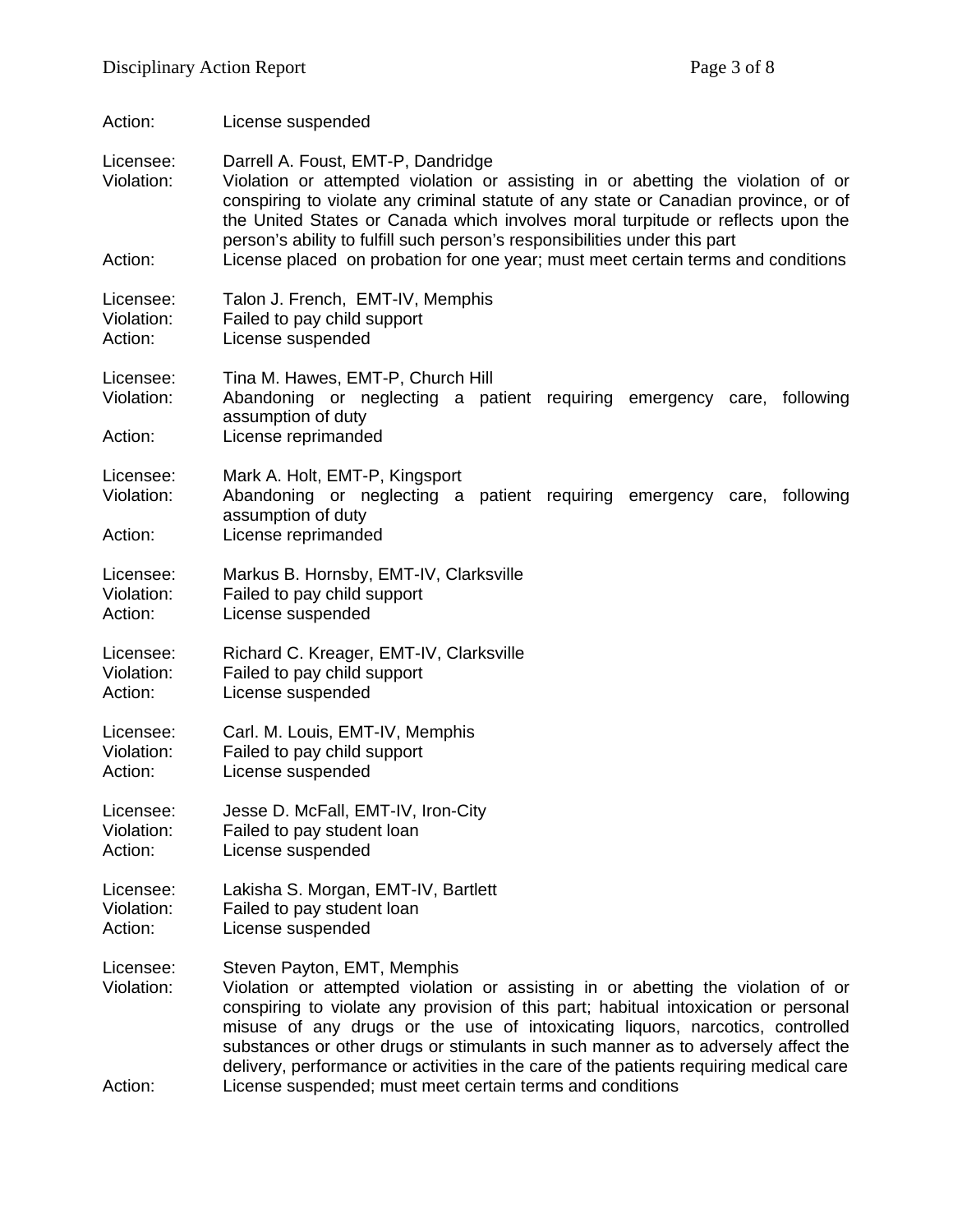| Licensee:               | Gerald M. Plamp, EMT-IV, Clinton                                                                                                                                                                                                                                                                                                                                                                      |
|-------------------------|-------------------------------------------------------------------------------------------------------------------------------------------------------------------------------------------------------------------------------------------------------------------------------------------------------------------------------------------------------------------------------------------------------|
| Violation:              | Failed to pay child support                                                                                                                                                                                                                                                                                                                                                                           |
| Action:                 | License suspended                                                                                                                                                                                                                                                                                                                                                                                     |
| Licensee:               | Nakia R. Swafford, First Responder, Chattanooga                                                                                                                                                                                                                                                                                                                                                       |
| Violation:              | Failed to pay child support                                                                                                                                                                                                                                                                                                                                                                           |
| Action:                 | License suspended                                                                                                                                                                                                                                                                                                                                                                                     |
| Licensee:               | Jonathan D. Thornton, EMT-IV, Auburn, KY.                                                                                                                                                                                                                                                                                                                                                             |
| Violation:              | Failed to pay student loan                                                                                                                                                                                                                                                                                                                                                                            |
| Action:                 | License suspended                                                                                                                                                                                                                                                                                                                                                                                     |
| Licensee:               | Michael S. Wade, EMT-P, Rogersville                                                                                                                                                                                                                                                                                                                                                                   |
| Violation:              | Failed to pay child support                                                                                                                                                                                                                                                                                                                                                                           |
| Action:                 | License suspended                                                                                                                                                                                                                                                                                                                                                                                     |
| Licensee:               | Gary R. Walton, EMT-P, Memphis                                                                                                                                                                                                                                                                                                                                                                        |
| Violation:              | Failed to pay child support                                                                                                                                                                                                                                                                                                                                                                           |
| Action:                 | License suspended                                                                                                                                                                                                                                                                                                                                                                                     |
| Licensee:               | Brian T. Webb, EMT-IV, South Pittsburg                                                                                                                                                                                                                                                                                                                                                                |
| Violation:              | Failed to pay student loan                                                                                                                                                                                                                                                                                                                                                                            |
| Action:                 | License suspended                                                                                                                                                                                                                                                                                                                                                                                     |
| Licensee:<br>Violation: | Stephanie L. Williams, CCEMT-P, Livingston<br>Violation or attempted violation or assisting in or abetting the violation of or<br>conspiring to violate any provision of this part; performing or attempting<br>emergency care techniques or procedures without proper permission, license,<br>certification, training, medical direction, or otherwise engaging in unethical<br>practices or conduct |
| Action:                 | License placed on probation for one year; must meet certain terms and conditions                                                                                                                                                                                                                                                                                                                      |
| Licensee:               | Jeffrey H. Woody, EMT-P, Crossville                                                                                                                                                                                                                                                                                                                                                                   |
| Violation:              | Failed to pay child support                                                                                                                                                                                                                                                                                                                                                                           |
| Action:                 | License suspended                                                                                                                                                                                                                                                                                                                                                                                     |

#### **BOARD OF HEARING INSTRUMENT SPECIALISTS**

| Licensee:<br>Violation:   | Herman E. Cupit, H.I.S., Chapmansboro<br>Unethical conduct, gross and/or repeated acts of ignorance or inefficiency in the<br>conduct of such person's practice; advertising goods and services with intent not<br>to sell them as advertised                                                                                                                          |
|---------------------------|------------------------------------------------------------------------------------------------------------------------------------------------------------------------------------------------------------------------------------------------------------------------------------------------------------------------------------------------------------------------|
| Action:                   | License suspended for one year; must meet certain terms and conditions;<br>assessed \$50 civil penalty, plus costs                                                                                                                                                                                                                                                     |
| Individual:<br>Violation: | Taylor B. Harper, Unlicensed, Drummonds<br>No person shall engage in the sale of or practice of dispensing and fitting hearing<br>instruments or display a sign or in any other way advertise or hold out to be a<br>hearing instrument specialist unlesssuch person holds a current, unsuspended,<br>unrevoked license issued by the council as provided in this part |
| Action:                   | Cease and desist any and all practice as a hearing instrument specialist and shall                                                                                                                                                                                                                                                                                     |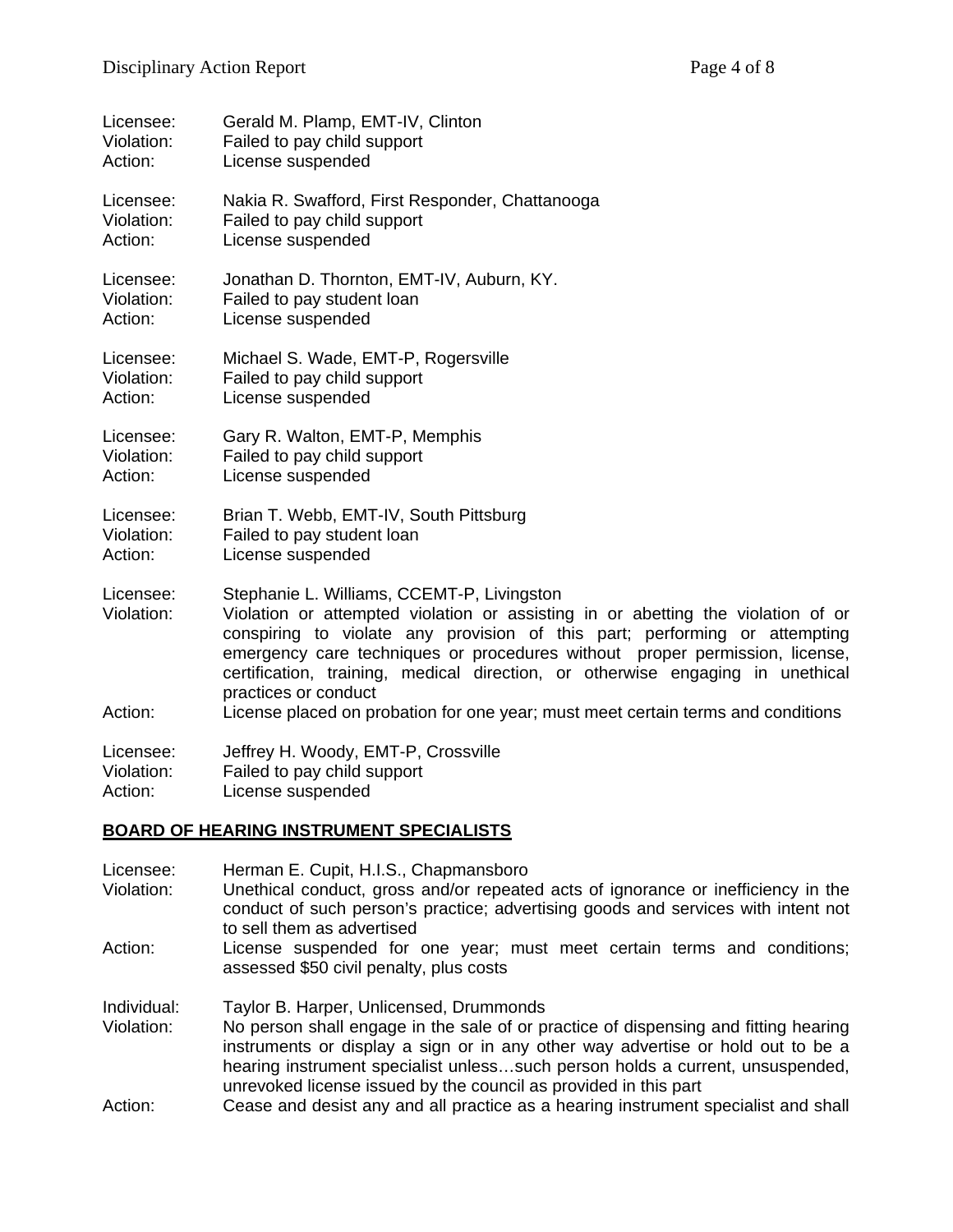discontinue the use of the title hearing instrument specialist until such time properly licensed by the council; assessed \$1,000 civil penalty, plus costs

- Licensee: Robert D. Moore, H.I.S., Corbin, Ky.<br>Violation: Unethical conduct. gross and/or rep Unethical conduct, gross and/or repeated acts of ignorance or inefficiency in the conduct of such person's practice; conviction of an offense involving moral turpitude.
- Action: License revoked; assessed costs

#### **BOARD OF MASSAGE LICENSURE**

| Licensee:  | Demetra L. Estep, M.T., Nashville   |
|------------|-------------------------------------|
| Violation: | Failed to pay child support         |
| Action:    | License suspended                   |
| Licensee:  | Michael D. Goines, M.T., Manchester |
| Violation: | Failed to pay child support         |
| Action:    | License suspended                   |
| Licensee:  | Ronnie Leavy, M.T., Cordova         |
| Violation: | Failed to pay child support         |
| Action:    | License suspended                   |
| Licensee:  | Russell W. Saindon, M.T., Nashville |
| Violation: | Failed to pay child support         |
| Action:    | License suspended                   |
| Licensee:  | Julie A. Tomlin, M.T., Athens       |
| Violation: | Failed to pay child support         |
| Action:    | License suspended                   |
| Licensee:  | Matthew E. Voss, M.T., Nashville    |
| Violation: | Failed to pay child support         |
| Action:    | License suspended                   |

#### **BOARD OF MEDICAL EXAMINERS**

| Licensee:<br>Violation: | Robert Allen, M.D., Johnson City<br>Unprofessional, dishonorable or unethical conduct; engaging in the practice of<br>medicine when mentally or physically unable to safely do so |
|-------------------------|-----------------------------------------------------------------------------------------------------------------------------------------------------------------------------------|
| Action:                 | License summarily suspended                                                                                                                                                       |
| Licensee:               | Emily F. Evitt, M.D., Lenoir City                                                                                                                                                 |
| Violation:              | Failed to pay student loan                                                                                                                                                        |
| Action:                 | License suspended                                                                                                                                                                 |
| Licensee:               | Marcus E. Meekins, M.D., Jackson                                                                                                                                                  |
| Violation:              | Unprofessional, dishonorable or unethical conduct; abandonment of records                                                                                                         |
| Action:                 | License revoked; assessed \$2,000 civil penalty, plus costs                                                                                                                       |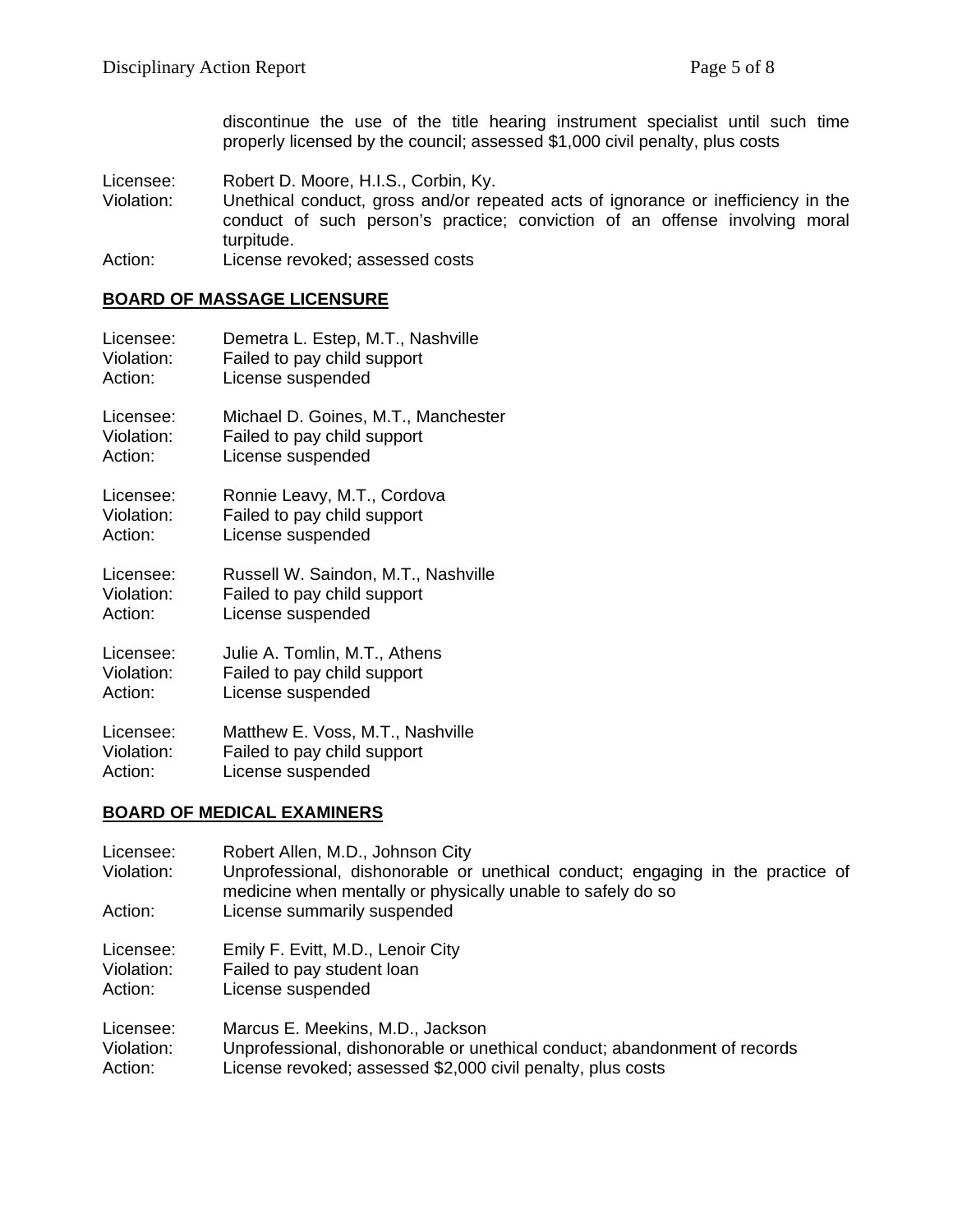### **BOARD OF NURSING**

| Licensee:<br>Violation:<br>Action: | Patricia L. Baily, R.N., Nashville*<br>Unfit or incompetent by reason of negligence, habits or other<br>cause,<br>unprofessional conduct<br>License revoked; assessed costs<br>*This practitioner was disciplined on May 21, 2013                                                                                                                                                                                                                                                                                                                                                                                                                                                     |  |  |
|------------------------------------|---------------------------------------------------------------------------------------------------------------------------------------------------------------------------------------------------------------------------------------------------------------------------------------------------------------------------------------------------------------------------------------------------------------------------------------------------------------------------------------------------------------------------------------------------------------------------------------------------------------------------------------------------------------------------------------|--|--|
| Licensee:<br>Violation:<br>Action: | Brenda L. Baird, R.N., Greeneville*<br>Guilty of a crime; unprofessional conduct<br>License revoked; revocation stayed; license placed on probation to run concurrent<br>with the monitoring agreement already in place with the Tennessee Professional<br>Assistance Program; assessed \$1,000 civil penalty, plus costs                                                                                                                                                                                                                                                                                                                                                             |  |  |
|                                    | *This practitioner was disciplined on April 5, 2013                                                                                                                                                                                                                                                                                                                                                                                                                                                                                                                                                                                                                                   |  |  |
| Licensee:<br>Violation:            | Jean A. Blackmore, R.N., Telford*<br>Addicted to alcohol or drugs to the degree of interfering with nursing duties;<br>unprofessional conduct                                                                                                                                                                                                                                                                                                                                                                                                                                                                                                                                         |  |  |
| Action:                            | License revoked; assessed costs<br>*This practitioner was disciplined on May 21, 2013                                                                                                                                                                                                                                                                                                                                                                                                                                                                                                                                                                                                 |  |  |
| Licensee:<br>Violation:<br>Action: | Thomas E. Davis, L.P.N., Maryville*<br>Guilty of a crime; unprofessional conduct<br>License revoked; assessed costs<br>*This practitioner was disciplined on May 21, 2013                                                                                                                                                                                                                                                                                                                                                                                                                                                                                                             |  |  |
| Licensee:<br>Violation:<br>Action: | Kelly A. Hazelett, R.N., Harrogate*<br>Action taken by the state of Arizona; unprofessional conduct; guilty of a crime<br>License revoked; assessed \$1,000 civil penalty, plus costs<br>*This practitioner was disciplined on May 23, 2013                                                                                                                                                                                                                                                                                                                                                                                                                                           |  |  |
| Licensee:<br>Violation:<br>Action: | Summer D. Keasler, A.P.N., R.N., Thompson's Station<br>Unfit or incompetent by reason of negligence, habits or other cause; addicted to<br>alcohol or drugs to the degree of interfering with nursing duties; mentally<br>incompetent; failed to maintain a record for each patient which accurately reflects<br>the nursing problems and interventions for the patients and/or failure to maintain a<br>record for each patient which accurately reflects the name and title of the nurse<br>providing care; failed to file a notice of formulary with the Board of Nursing<br>describing the categories of legend drugs to be presented and/or issued by the<br>nurse practitioner. |  |  |
|                                    | License summarily suspended                                                                                                                                                                                                                                                                                                                                                                                                                                                                                                                                                                                                                                                           |  |  |
| Licensee:<br>Violation:            | Dana S. Lynn, R.N., Waynesboro*<br>Incompetent by reason of negligence, habits or other cause; unprofessional<br>conduct                                                                                                                                                                                                                                                                                                                                                                                                                                                                                                                                                              |  |  |
| Action:                            | License revoked; revocation stayed; license placed on probation to run concurrent<br>with monitoring agreement already in place with the Tennessee Professional<br>Assistance Program but not less than three years; assessed \$500 civil penalty,<br>plus costs                                                                                                                                                                                                                                                                                                                                                                                                                      |  |  |

*\*This practitioner was disciplined on April 5, 2013*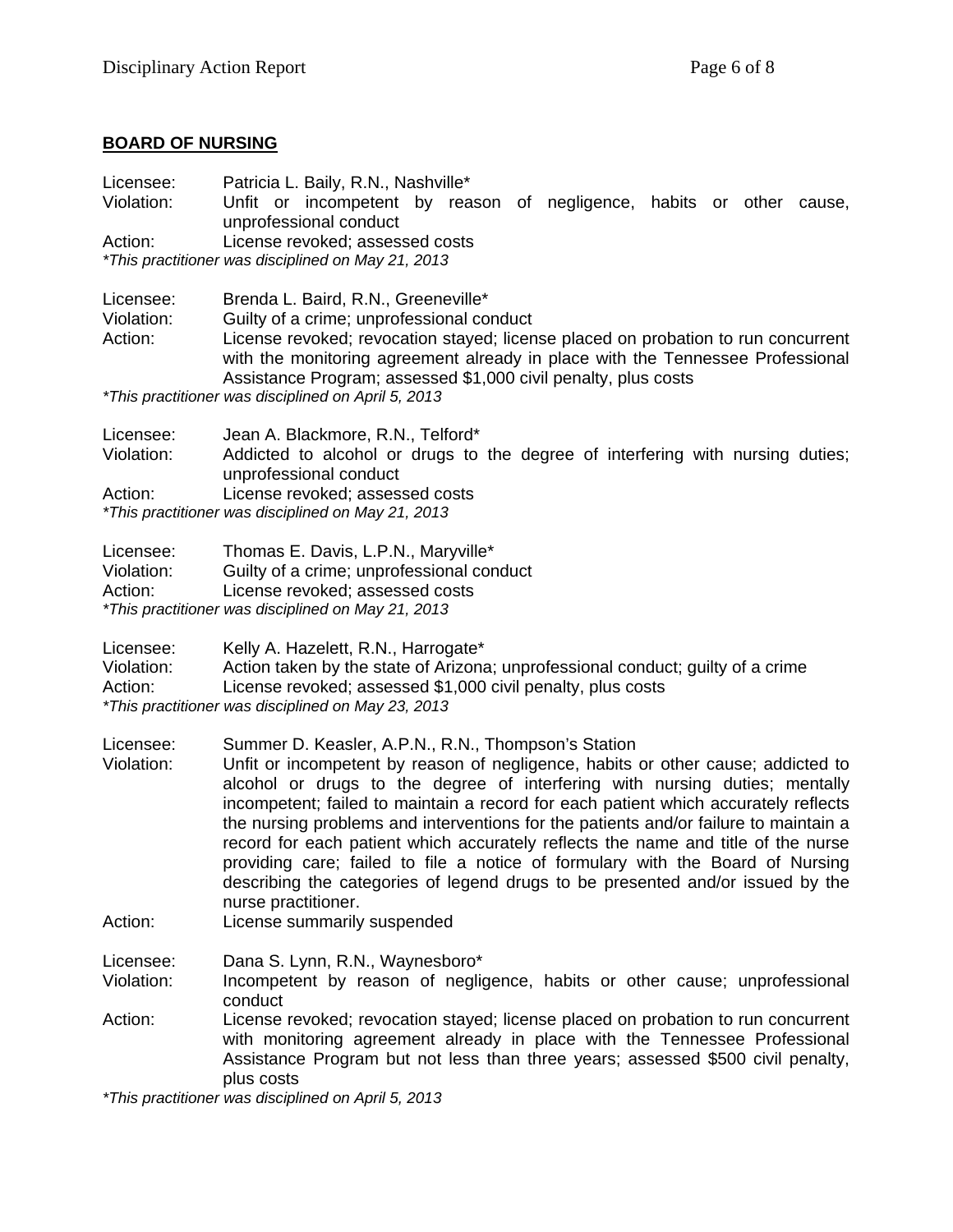| Licensee:  | Shane E. Melton, L.P.N., Harriman*                          |
|------------|-------------------------------------------------------------|
| Violation: | Unprofessional conduct                                      |
| Action:    | License revoked; assessed \$1,000 civil penalty, plus costs |
|            | *This practitioner was disciplined on April 8, 2013         |

| Licensee:  | Karen D. Rue, R.N., Kingston |
|------------|------------------------------|
| Violation: | Failed to pay student loan   |
| Action:    | License suspended            |

#### **POLYSOMNOGRAPHY PROFESSIONAL STANDARDS COMMITTEE**

| Licensee:  | Jennifer L. Darnell, P.S.G.P., Kingsport |
|------------|------------------------------------------|
| Violation: | Failed to pay student loan               |
| Action:    | License suspended                        |
| Licensee:  | Mantillan A. Garvin, P.S.G.P., Nashville |
| Violation: | Failed to pay student loan               |
| Action:    | License suspended                        |

#### **BOARD OF PHARMACY**

| Licensee:  | Kyllie N. (Lehman) Birkner, R.T., Clarksville |
|------------|-----------------------------------------------|
| Violation: | Failed to pay student loan                    |
| Action:    | <b>Registration suspended</b>                 |
| Licensee:  | Jamie L. Higgins, R.T., Manchester            |
| Violation: | Failed to pay student loan                    |
| Action:    | <b>Registration suspended</b>                 |
| Licensee:  | Helen S. Irizarry, R.T., Millington           |
| Violation: | Failed to pay student loan                    |
| Action:    | <b>Registration suspended</b>                 |
| Licensee:  | Billy D. Nop, R.T., Chattanooga               |
| Violation: | Failed to pay student loan                    |
| Action:    | <b>Registration suspended</b>                 |
| Licensee:  | Mistyheaven Parr, R.T., Clarksville           |
| Violation: | Failed to pay student loan                    |
| Action:    | <b>Registration suspended</b>                 |
| Licensee:  | Starr D. Williamson, R.T., West Memphis, Ark. |
| Violation: | Failed to pay student loan                    |
| Action:    | <b>Registration suspended</b>                 |

### **BOARD OF EXAMINERS IN PSYCHOLOGY**

Licensee: James A. Jackson, Jr., S.P.E., Martin<br>Violation: Violation or attempted violation, directl Violation or attempted violation, directly or indirectly, or assisting in or abetting the violation of, or conspiring to violate any provision of this chapter or, any lawful